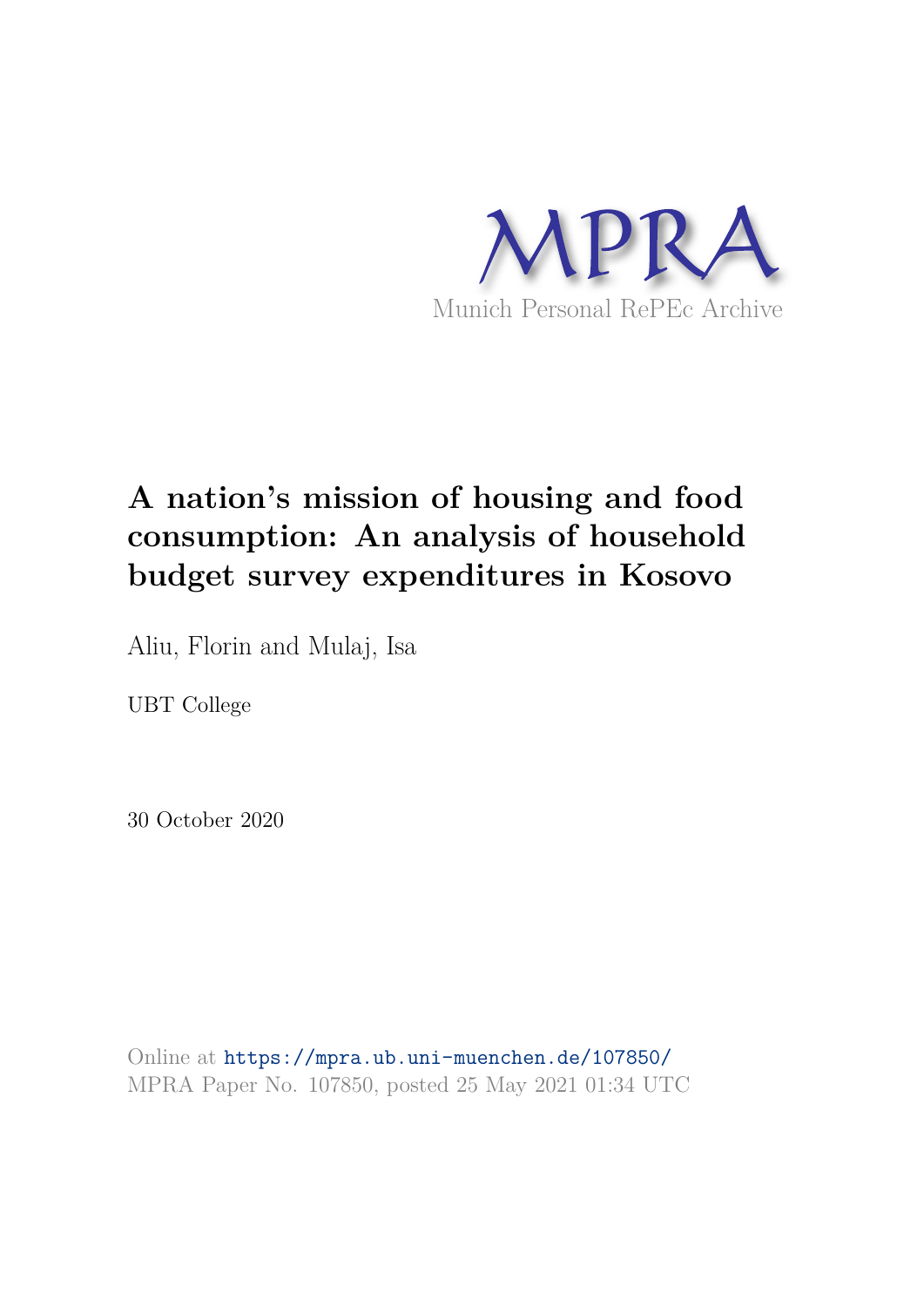# **9th Annual International Conference on Management, Business and Economics**  *UBT College, Pristina, 30-31 October, 2020*

# **A nation's mission of housing and food consumption: An analysis of household budget survey expenditures in Kosovo**

Florin Aliu<sup>1)</sup>, Isa Mulaj<sup>2)</sup>

**1)** Faculty of Management, Business and Economics, UBT College, Republic of Kosovo, [florin.aliu@ubt-uni.net](mailto:florin.aliu@ubt-uni.net)  2) Department of Economic Research, Institute for Economic Policy Research and Analyses, Republic of Kosovo, isa.mulaj@gmail.com

#### **Abstract**

*In the digital and artificial intelligence intensification era where up to 2/3 of Gross Domestic Product (GDP) is generated from the service sector, nearly ¾ of household budget is spent by the Kosovo families in food and accommodation. This is a larger and greater share than in the neighboring countries to which Kosovo approximately has the same level of income per capita. At the same time, for some years spending for education until the recent available data remains below 1%, showing another difference with the neighboring countries in volume as well as in total share of household budget expenditures. Using the secondary data from the Kosovo Agency of Statistics (KAS) on household survey, this paper finds that the ongoing high share of income spending in food and accommodation at the expense of other sectors becomes a source of inefficiency. Moreover, this issue might plunge the households into unaffordable debts and problems with their future payments. The population on a large scale consider much of their life mission only through available incomes for food and housing (construction of houses and buying furniture) as a wealth. In contrast to the previous studies, the recommendations from the findings of our work address recommendations to the population, because the government, state and public institutions are a product of this people whose primary life objective is in buildings and consumption on individual, family and clannish bases.* 

**Keywords:** Kosovo, household budget survey, housing, consumption, education

**JEL Classification:** D19, G51

**Suggested citation:** Aliu, Florin and Mulaj, Isa (2020), "A nation's mission of housing and food consumption: An analysis of household budget survey expenditures in Kosovo", *Proceedings of the 9th Annual International Conference,* UBT College, Pristina, 30-31 October, 2020. DOI: 10.33107/ubt-ic.2020.281.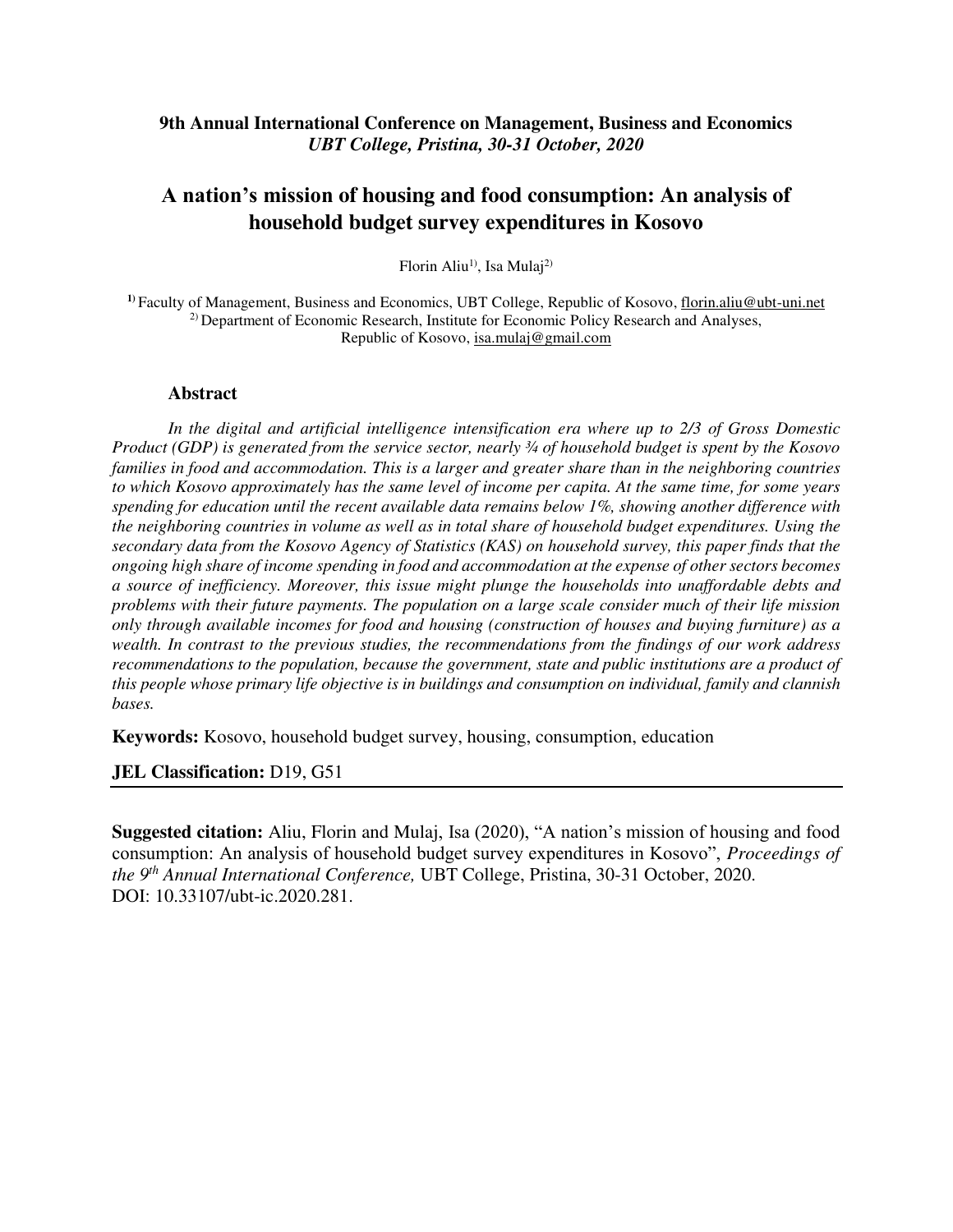#### **1. Introduction**

Household as a cell of social and economic organization is also a component of the economy as producer and consumer. Despite a distinction between household and family, this paper uses them interchangeably as per data on household survey and family economies as one unit. A family is also a household that is identified by its members such as parents, children, or siblings living in the same house and jointly owning the property, but a household often cannot be a family as the members living in the same house or apartment are not related by family such as tenants who have their own separate economic life. The family economy has become a branch on her own which until the 1960s, regardless of superficial references, has not been studied as a separate discipline or was not given the due weight of research. Both family and household have evolved during different historical stages and the circumstances occurring in the world. In developed countries, there is a tendency of small size families, low birth rates, late marriage, increased life expectancy, and a good network of social security. This trend is likely to be followed by the developing countries upon their greater economic development.

After the 1999 war in Kosovo, what is known as the family economy was more identified with the economy in rural areas, mostly focused on agriculture and livestock breeding. A survey in 2004 with 1 000 Kosovo families divided into 542 in rural and 458 in urban areas, analyzed their social and economic aspects. At the time, crediting in rural areas was exceptionally low, where agriculture took part by only 2% in the total volume of loans. Of all families surveyed, only 5.7% in rural areas received loans compared to nearly twice that share (10.3%) in urban areas. The total amount of loans delivered to family economies, 64% in villages and 46% in rural areas, had a payback period of one year. The amount of loans for the majority of the families was below  $\epsilon$ 5 000, and this was the case for 77% in rural and 57% in urban areas (Riinvest, 2004).

The number of family economies in Kosovo since 1948 has constantly risen along with the total number of the population as well as family size. An exception is made after the 1999 war or in the 2011 census, and this may be due to the change in social and economic conditions of the population. The average number of members per family in Kosovo as per the 2011 census was 5.9, down from 6.9 in 1981. The overwhelming majority of the families had children, with a dominant group of four members. Out of 1,738,402 inhabitants registered in Kosovo (excluding the Serbs who boycotted the census), 50.3% were males and 49.7% females, living in 297,090 family economies. The total number of families was higher (415,090), and this figure differs from the lower number of family economies and households since there are families without economies and children, who live by renting the apartments, somewhere inside Kosovo, or in asylum of social housing for the elderly (Kosovo Agency of Statistics – KAS, 2013).

This discussion study focuses on the areas of how and where the family budget is spent, i.e. household budget survey expenditures. Besides, it is associated with investigating the source of incomes, loans, and household debts accumulated. The rest of the paper is organized as follows: first, a note about methodology and data used; the second section provides a literature review on household budget survey; HBS is analyzed in third section where a comparison with the neighboring countries were made as appropriate in a subsection; and, the last section concludes with some remarks about future research.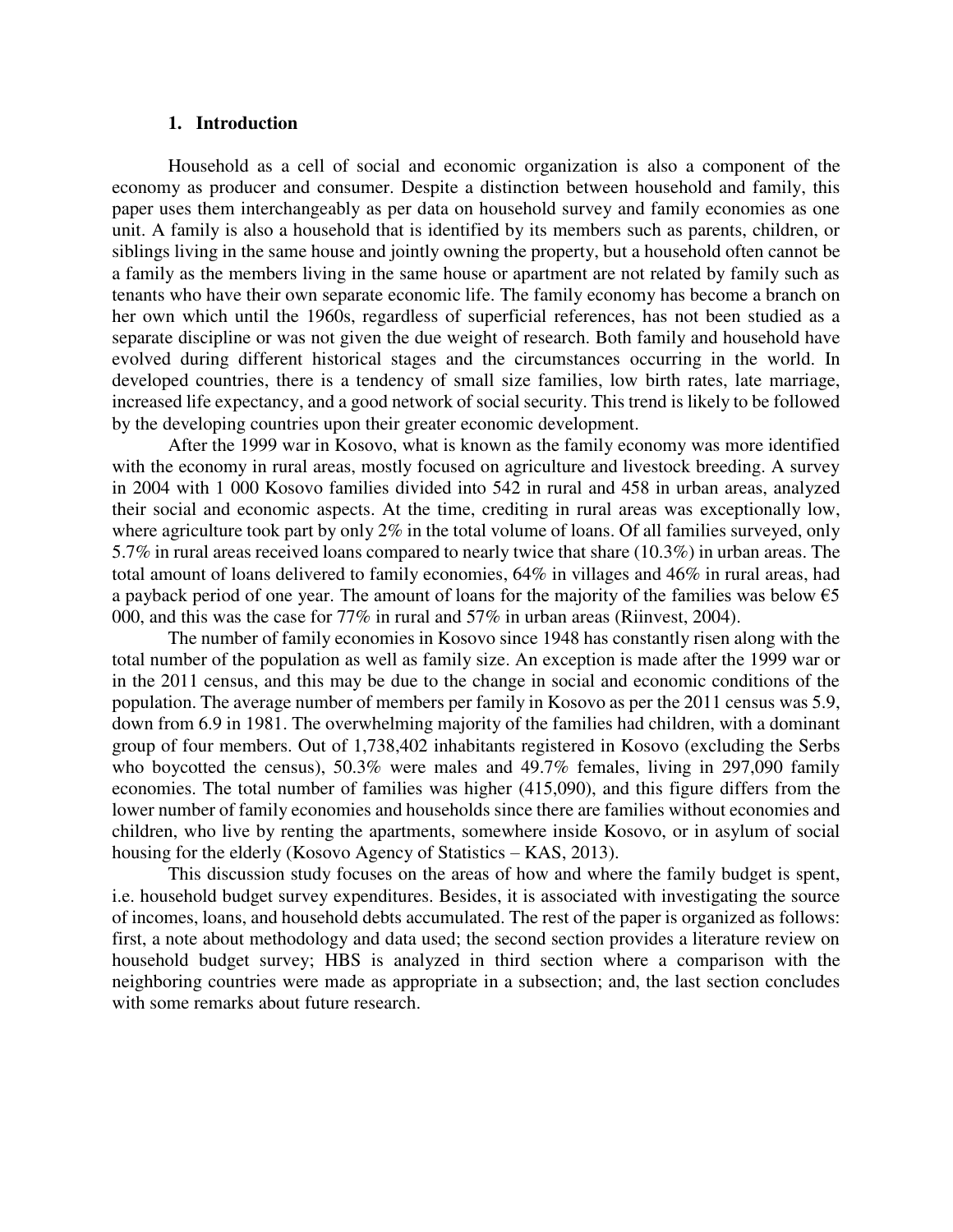# **2. Methodology and data**

Registering and measuring the family economies is not an easy task, in part due to their ambiguous definition with households. For a research purpose, family economies are mostly analyzed in terms of household surveys like in many other countries. The base inclusive profile was created by the population census as stipulated by the Law No. 03/L-237 on Population and Household Census 2011, approved by the Kosovo Assembly on October 7, 2010. The census was carried out in 2011 by the KAS. Another database from the KAS on family economies was through Household Budget Surveys (HBS). They are supplemented by the data of the Central Bank of the Republic of Kosovo (CBRK), namely those related to the loans and debts by family economies compared to businesses. KAS and CBRK directly translate family economies from Albanian as households, and that is why the data are used as being for one of the same category. In terms of regional perspective, all Kosovo's neighboring countries such as Albania, Montenegro, North Macedonia, and Serbia are included for descriptive comparative analysis in several indicators limited to household share of expenditures by categories, loans, and accumulated debts or the focus of the paper. Bosnia and Herzegovina is left out from consideration due to her more specific political status (consisting of two entities) having many of their economic statistics separate, and not bordering Kosovo.

#### **3. Theoretical consideration and studies on household survey**

Early economists were mostly interested in how individuals contribute to social production, which translated into how much work they do in the labor market, but domestic production was not the only one that received systematic treatment from early economists. The family as an economic unit have been known since the time of Adam Smith, but did not attract enough attention of scholars until the 1960s, when it began to be studied as an integral part of economic research and theory (Schultz, 1974). In modern times, there is an increasing tendency for production to take place in the family as part of the development economics. Parente *et al.* (2004) introduced household production into a neoclassical model of economic growth to examine its implications. Their results showed that the inclusion of household products according to the neoclassical growth model can improve the ability to calculate differences in per capita income for different countries. Therefore, an increase in income differences caused by different economic policies and the market situation (monopolies, cartels, market failures, tax rates, price impacts, etc.), can be reduced, among others, by promoting and supporting household production, whether for the market or other reasons, such as consumption within the family. Why for consumption? Because, the incomes that the family would spend to buy goods in the market, can save it for itself, so the money would not go elsewhere in any business that would affect the increase in income differences.

The marginalist school, developed in the late  $19<sup>th</sup>$  century, shifted the focus of the economy away from the family. The focus of early marginalists like Leon Walras, Stanley Jevons, and Alfred Marshall was on market transactions, thus any work by household was not of interest. On the contrary, in the 1920s and 1930s, some economists argued that household production was an important part of national production and without its inclusion, gross national product (GNP) could not be a complete indicator of the national level (Jefferson and King, 2001). Despite its importance, economists often try to avoid dealing with family or household economics. They justify this by arguing that everyone in the family has the same interests, or if their interests change, the family has a dominant member who decides for the rest. In many countries, women receive less food, less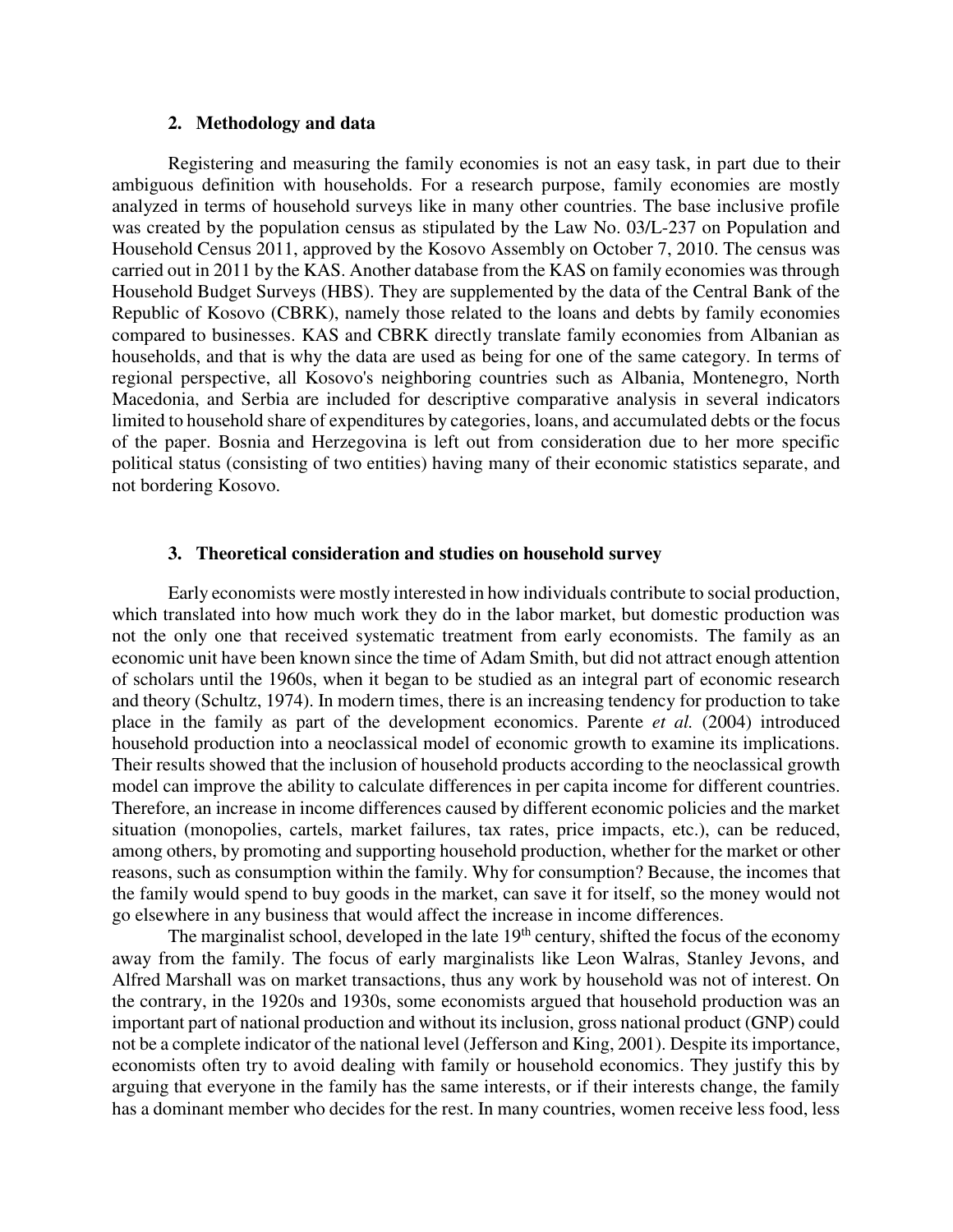free time, less education, and fewer inputs from their parents than their brothers. These discrepancies are greater in large families. Thus larger families mean that inequality between generations in terms of resource allocation is greater (Bauer and Mason, 1993). Larger families living in the same household have a strong incentive to keep their older children at home for work, denying them the future benefits of education. This pattern leads to earlier marriage, higher birth rates, and higher poverty cycles. When girls from large traditional families reach adulthood, they are more likely to perform traditional roles, have less knowledge of the world around them, less profitable skills, and will be less able to access their resources. As a result, they will have less bargaining power within the family, will be more dependent on their husband and children, and less likely to use modern contraceptive methods and have more children (Lloyd, 1994).

The financial balances of the families were deeply affected by the 2007-8 global financial crisis. When the effect of the crisis began to be felt, the family debts were relatively high compared to disposable incomes. Despite increased attention for consumer loans in the media and Wall Street, it did not become the main focus of the economists who were largely dealing with the national economic consequences of the crisis. In deep contrast to the view that an increase in consumer loans negatively impacts the economy, a consensus appears that such an increase is positively associated with future consumption. There is little evidence that debt servicing of family economies is positively related to future consumption, despite that some theoretical models suggest a more complicated relationship can be operational. The heavy burden of debt servicing in particular, can make family or household consumption more vulnerable (Maki, 2002). Other studies have found that the families change the composition of their portfolio, such as the risk level as a consequence of the financial crisis. Ramb and Scharnagl (2011) found that households in Germany have reduced their stock holdings since the financial crisis by increasing the preference for more liquid assets at the expense of assets at risk. As a result, overall stock holdings have fallen in the portfolios, while savings deposits have shown an upward trend. At the same time, mutual funds have increased in popularity as a result of the demand for risk diversification.

Household loans are provided and taken to improve the living standards of citizens, but also to expand economic capacity. In the first case, they are known as consumer loans. To increase consumption, households need different investments, and investments require financing. Financing can be internal or from household savings, but in most cases, they need external financing which can be provided by the banks and non-bank lending financial institutions. Consumer credit can be defined as money, goods, or services provided to an individual in the absence of immediate payment. The cost of the loan is the additional amount over the borrowed amount, which the borrower has to pay. Some costs are mandatory, required by the lender as an integral part of the loan agreement. Other costs, such as those for securing the loan, maybe optional, where the borrower chooses whether or not to be part of the arrangement. Interest rates and other payments are presented in different ways, but under many legislative regimes, lenders must quote all liabilities in the form of an annual interest rate (Finlay, 2009).

Studying family finances is challenging because family behavior is difficult to measure and families face limitations that are not captured by textbook models. There is some evidence that households understand their limitations and avoid financial strategies for which they feel unqualified. Many families seek advice from financial planners and other experts, however, some families make decisions that are difficult to agree with this advice or any standard model. This response leads to the view that behavioral financing theory describes the choices that families currently make, while standard finance theory describes the choices that maximize the family wellbeing and that the families can be educated to make choices. Another important aspect of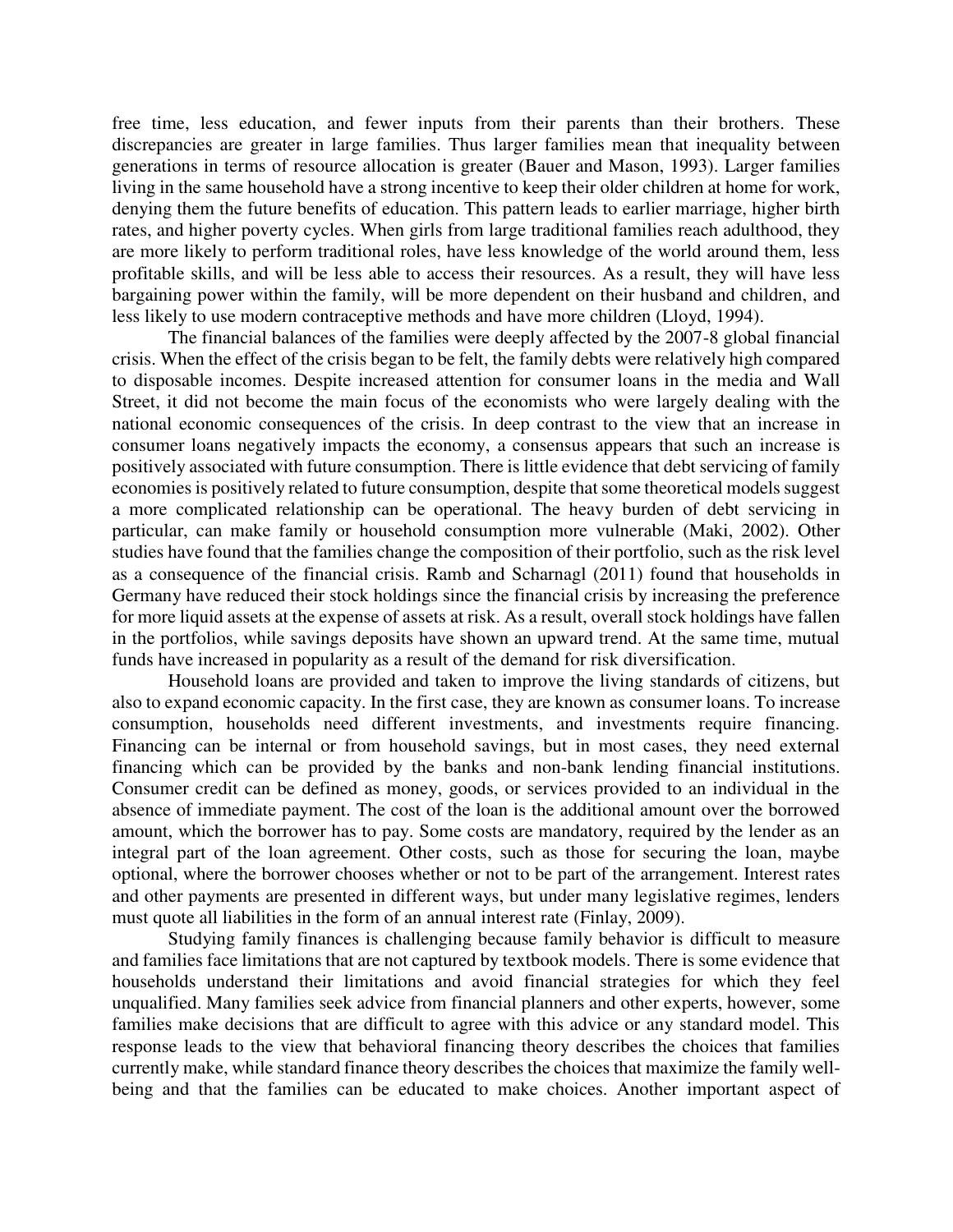household financing is borrowing restrictions. Households need to take into account the fact that their future consumption can be determined not only by wealth and investment opportunities, but also by their expected net income if they are forced into borrowing. Borrowing restrictions may be more important for new households than for older ones that have built up some retirement savings. Aspects of the family finance life cycle also complicate normative theory because stationary infinite horizon models cannot be used, but instead more complicated finite horizon models that capture the evolution of financial strategy should be used as families refill and accumulate financial wealth (Campbell, 2006).

Since mortgages make up the bulk of household debt in all countries, choosing the type of mortgage is likely to have a significant impact on family well-being. Although other forms of mortgages at fixed and adjusted rates are present, and mortgage contracts can vary across several dimensions (e.g. maturity, prepayment options, refinancing options, etc.), most mortgages are held by the households are fixed or customized. For example, based on 2007 data in the U.S., 17.2% of mortgage holders had adjusted rates and the vast majority kept fixed rates (Hypostat, 2009). In a fixed-rate mortgage, the borrower pays a constant nominal amount over some time and is thus subject to inflation risk. Also, fixed rates carry the risk premium. If the mortgage contains a prepayment option, borrowers can reduce their risk exposure by exercising it and moving to the current moment with nominal market rates. Adjusted-rate mortgages are free from inflation risk, but they are subject to income risk. Since adjustable rates are indexed to the short-term rates that track inflation, the real value of the mortgage payment changes over time. However, to the extent that nominal incomes are subject to fluctuations, and not fully at the same time indexed to inflation, variations in nominal rates can cause significant declines in household consumption (Guiso and Sodini, 2013).

To sum up this section, household and family economy are more complicated and with diversified impacts in the national economy than the attention they receive by the scholars. The complication arises from mixing, measuring, and reporting households and the family economies as one. Certainly, there is a difference between them, and this can be proven by definition and empirical research if they are considered separately.

#### **4. Analyses and results**

As noted in the methodological part, the database and figures used in this paper come from the KAS, first from the 2011 census, and second from the HBS. Most households in Kosovo have children, and the largest number of these families have between 4 and 5 members, with an overall average of 5.9 members (see Annex I for a more detailed summary). HBS provides the statistics on consumption, income, and other figures related to the standard of living by the households in Kosovo. Amongst the important summary results of this survey were the consumption, expenditures, and household income for 2013-2017, and living conditions during this period. The survey sample included 2 400 randomly selected households. Household income, consumption, and expenditure have wide dimensions. Let us first look at the total consumption.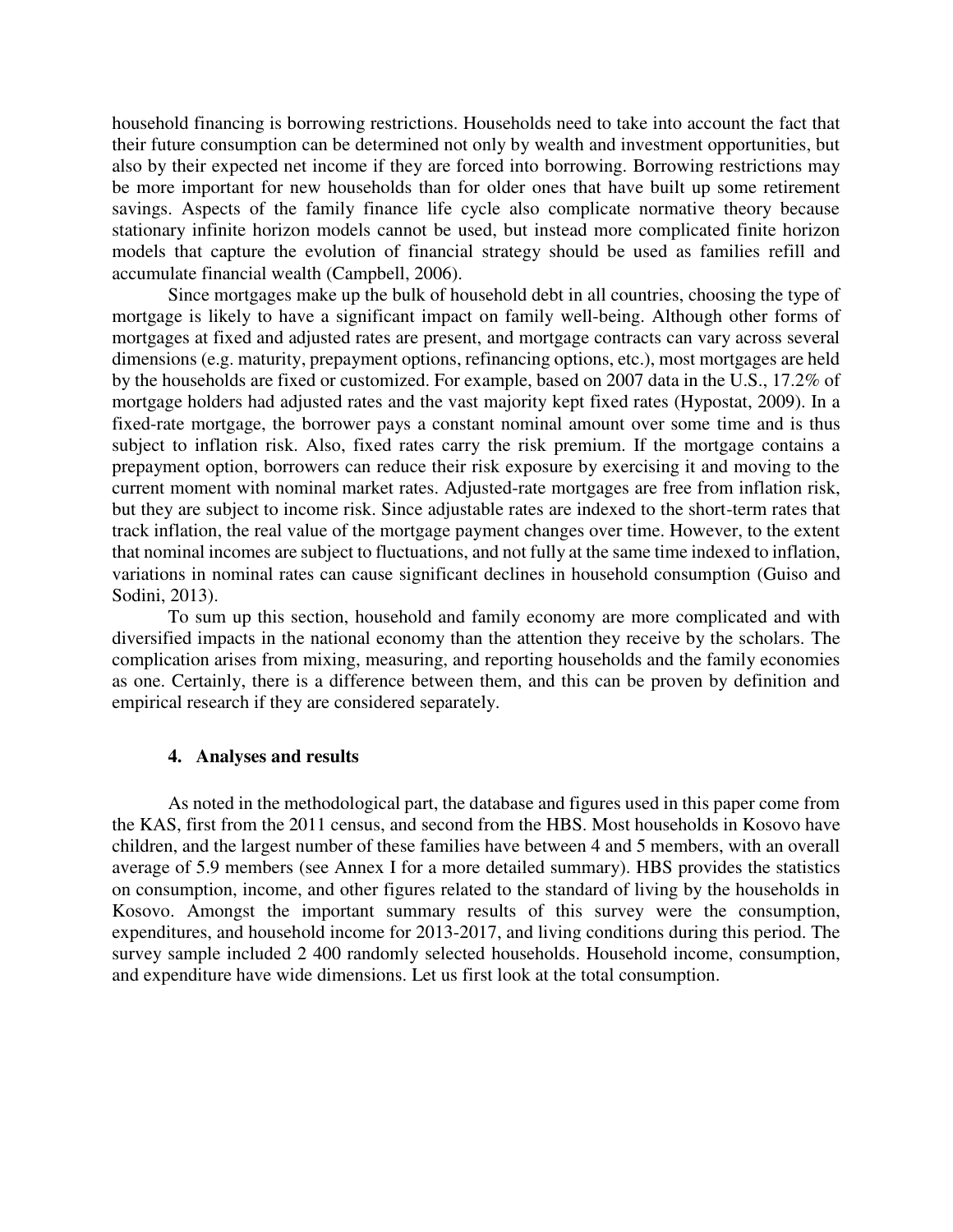| Year        | in $\epsilon$ million | Consumption in $\epsilon$ per household | Consumption in $\epsilon$ per capita |
|-------------|-----------------------|-----------------------------------------|--------------------------------------|
| $2013^{a)}$ | 2.382                 | 7.625                                   | 1.402                                |
| $2014^{a)}$ | 2,471                 | 7.611                                   | 1.386                                |
| $2015^{a)}$ | 2,461                 | 7,503                                   | 1.432                                |
| $2016^{b}$  | 2.321                 | 7.539                                   | 1.430                                |
| $2017^{b}$  | 2.340                 | 7,803                                   | 1.511                                |

*Table 1. Total consumption in Kosovo, 2013-2017* 

By the end of 2017, total consumption was lower than in all previous years except in 2016. Consumption per household has been falling steadily and for three years in a row (2014-2016) remained lower than in 2013. Only in 2017, this figure recorded the highest level compared to previous years. The same trend has followed consumption per capita. It may be an indication that Kosovo households were in crisis or recession during 2013-2016 and they began to recover in 2017. Though an important indicator, consumption as a whole does not tell a clearer picture, but its sources or by type where the households spend, tells a lot and becomes central with chain effect for the rest of this paper.

*Table 2. Distribution of total consumption by the type of consumption 2013-2017 (in %)*

|                    |                                                                 |     | $2015^{a}$                            | $2016^{b}$ | $2017^{b}$     |
|--------------------|-----------------------------------------------------------------|-----|---------------------------------------|------------|----------------|
| Food and beverages | 45                                                              | 44  | 43                                    | 42         | 40             |
| Housing            | 30                                                              | 28  | 30                                    | 29         | 29             |
| Household food     |                                                                 |     |                                       |            |                |
| Education          |                                                                 |     |                                       |            |                |
| Other              |                                                                 |     |                                       | 23         | 26             |
| <b>Total</b>       | 100                                                             | 100 | 100                                   | 100        | 100            |
| $\sim$             | $\sqrt{17}$ $\sqrt{201}$ $\sqrt{201}$ $\sqrt{201}$ $\sqrt{201}$ |     | $7.1$ $\sqrt{7}$ $(0.010)$ $T$ $11.2$ |            | $\overline{ }$ |

Source: a) KAS (2016), Table 2, p. 7; b) KAS (2018), Table 2, p. 7.

Housing includes construction or renovating a house, furniture, household appliances, renting and associated expenses such as electricity and water supply bills. Household food is related to subsistence agriculture, while education to the amount by the household for their children spent in public and/or private schools, training, conferences, seminars, research, and so on. The most notable feature is a higher share of food and beverages in total consumption which in 2013 made up to 45% and in 2017 by 40% (where meat accounts for 20% of its subtotal), to be followed by housing. These two alone accounted for 75% or ¾ of total consumption by the households in 2013, and in the last year of reporting (2017) around 60%. It implies that the overwhelming majority of consumption goes for food and housing. A striking indicator is the share of education in spending as total consumption, which from  $1\%$  for three years in e row has dropped to  $0\%$  in recent years. These figures are rounded percentage, e.g. when it was greater than 0.5% equaled as 1% and below 0.50% as 0%. How much further down can it go than 0%? A reader will find this share as an alarm to the future of this society. And indeed it is. This can be proven by the OECD (2019) report about PISA (Programme for International Student Assessment) where Kosovo in 2018 ranked somewhere at the bottom (75) out of a total of 78 countries. The most recent report by the World Bank (2020) also indicates a worrisome situation with education in Kosovo. A child born in Kosovo when grown will be only 57% productive. In harmonized test results Kosovo has 374 or just 74 points more than the minimum compared to the European average of 479. The average of effective learning is 7.9 years and 5.3 years of schooling are lost. Even worse, it is warning in a narrower sense and probably, as this paper will later show, one of the main causes of debts in which Kosovo households are submerging to, more than in any other neighboring

Source: a) KAS (2016), Table 1, p. 6.; b) KAS (2018), Table 1, p. 6.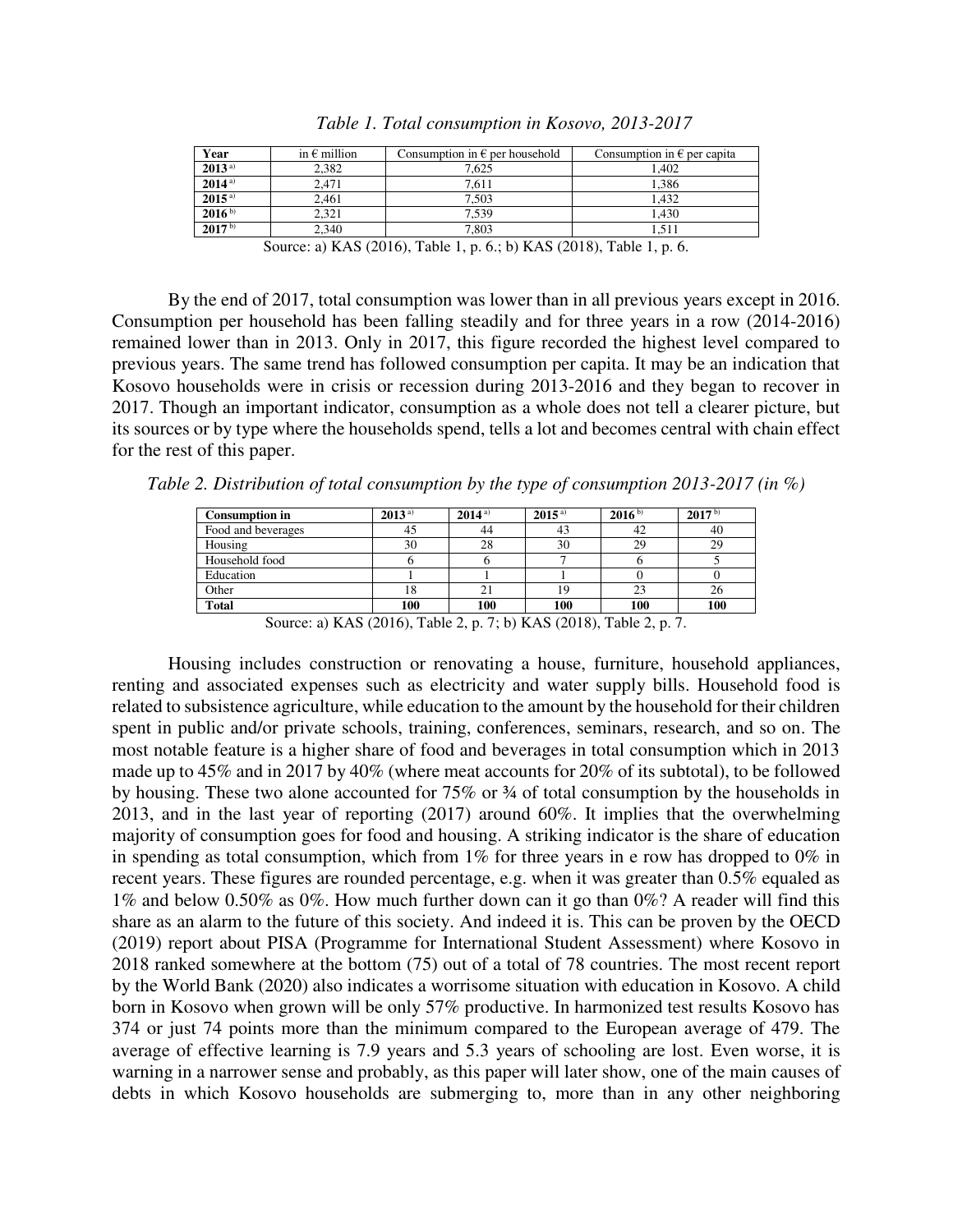countries with similar levels of income per capita. The households get the money for their consumption from two main sources: i) incomes (various sources) and, ii) loans or debts. First, let us have a look at the distribution of their incomes.



*Figure 1. Sources of households' income, in %.* 

Source: a) For 2014-2015, KAS (2016), Table 2, p. 7; b) For 2016-2017, KAS (2018), Table 5, p. 17, and Authors' own calculations.

The household sector appears to be quite reliant on the wages and salaries it receives from the public sector, which has increased slightly in favor of the private sector in the following years. The sector which is its own, household business or family economy, has a relatively small share, growing from 10% in 2014 to 13% by 2017, roughly at the same share with pensions. Remittances are the fifth largest share of incomes for households by 8%. During the period 2014-2017, the trend and volume of loans to households and enterprises appear as in the figure below.



*Figure 2: Enterprise and household loans 2014-2017* 

Source: CBRK (2019), figure 20, p. 36.

The volume of loans to households, but also to enterprises has increased gradually. The growth rate of loans to households was always higher than that of enterprises, reaching 14.7%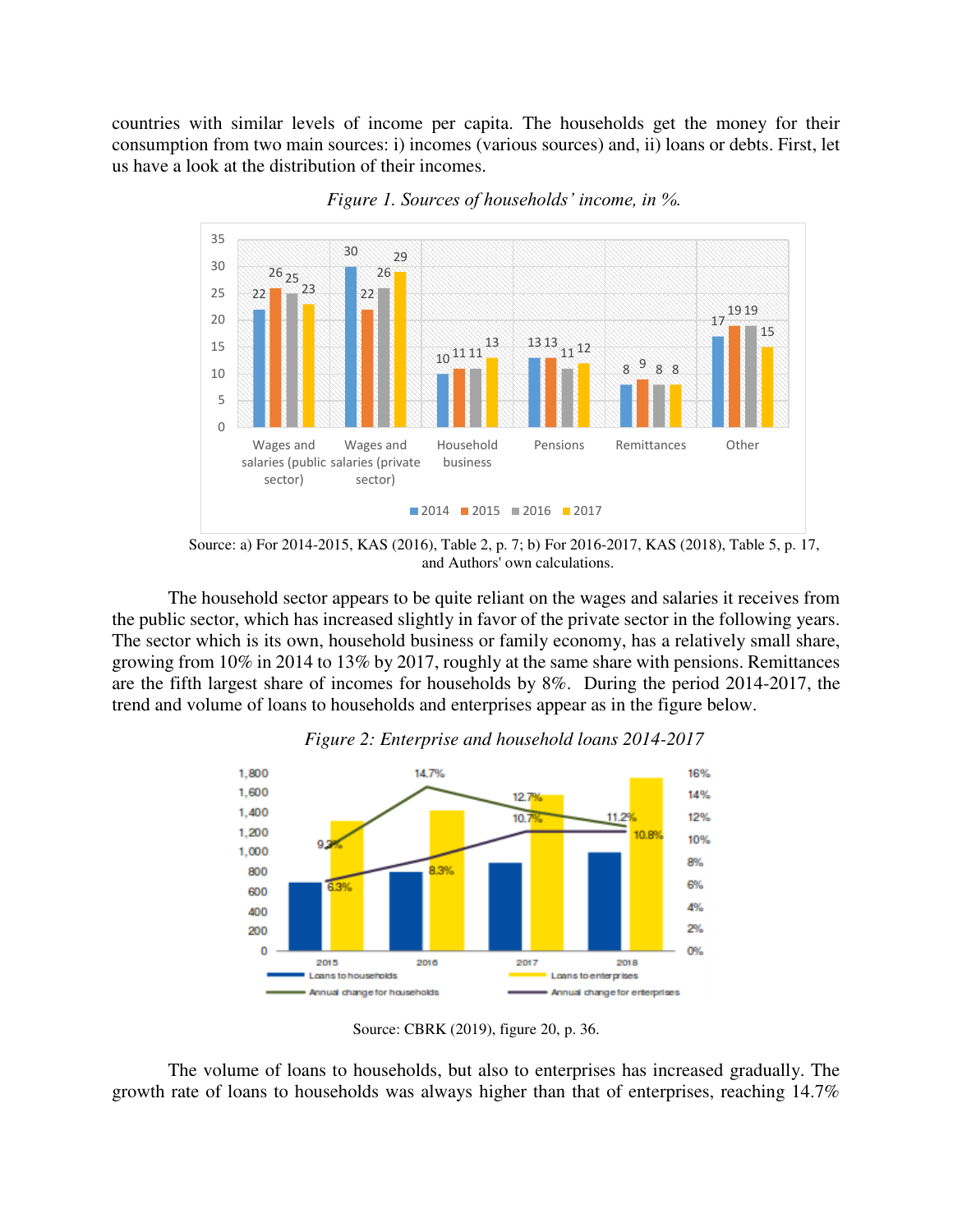growth in 2016, and 12.7% in 2017. In enterprises, the volume of loans was higher, the rate of growth between the smallest years but there was a continuous growth trend reaching 10.7% in 2017. The increase in loans also means the accumulation of debts by entities that have received and used them. Figure 3 gives an overview of debts from loans to enterprises and households, which can be superficially compared to loans received.



*Figure 3: Debt trend of enterprises and households* 

Source: CBRK (2020), figure 1, p. 17.

Households as well as enterprises throughout the period observed have accumulated larger debts. This trend suggests that lending to households and enterprises is becoming less profitable, they have greater difficulty in repaying the loans, and this is further related to the purposes of using loans. This gives the impression that there are funds available from and to households, but their lending is resulting more in debts than in growth and development. The debt-to-income ratio has reached 30%, and expenditure affordability to 43%. To better understand for a longer period the issue of household lending, the following are the calculations based on the period 2007-2017, from data of the CBRK.

| <b>Years</b><br>Loans in $\epsilon$ mil. |       | Change in $%$ | Total loans in $\epsilon$ | Change in $%$ | $%$ in total loans |  |
|------------------------------------------|-------|---------------|---------------------------|---------------|--------------------|--|
|                                          |       |               | mil.                      |               |                    |  |
| 2007                                     | 200.6 | 100.0         | 892.1                     | 100.0         | 22.5               |  |
| 2008                                     | 281.0 | 140.1         | 1183.4                    | 132.7         | 23.7               |  |
| 2009                                     | 343.5 | 122.2         | 1289.0                    | 108.9         | 26.6               |  |
| 2010                                     | 434.2 | 126.4         | 1458.7                    | 113.2         | 29.8               |  |
| 2011                                     | 514.6 | 118.5         | 1698.1                    | 116.4         | 30.3               |  |
| 2012                                     | 546.3 | 106.2         | 1763.4                    | 103.8         | 31.0               |  |
| 2013                                     | 567.7 | 103.9         | 1805.8                    | 102.4         | 31.4               |  |
| 2014                                     | 625.3 | 110.1         | 1882.4                    | 104.2         | 33.2               |  |
| 2015                                     | 697.7 | 111.6         | 2019.5                    | 107.3         | 34.5               |  |
| 2016                                     | 799.1 | 114.5         | 2230.0                    | 110.4         | 35.8               |  |
| 2017                                     | 900.4 | 112.7         | 2485.5                    | 111.5         | 36.2               |  |

*Table 3. Lending to households about total loans 2007-2017* 

Source: CBRK (2018).

For a period of 11 years, the volume of loans to households marked a continuous growth trend. From 2007 to 2017 this volume increased 4.5 times from 200.6 to 900.4 million. Lending to this sector from year to year has had a higher growth rate than any type of sector, even in some periods where the growth of total loans is presented with the highest rate, such as in 2008 by 32.7%, in households this increase was 40.1%. Moreover, the last column in the table that presents the share of loans to households within total loans, shows a continuous and significant increase in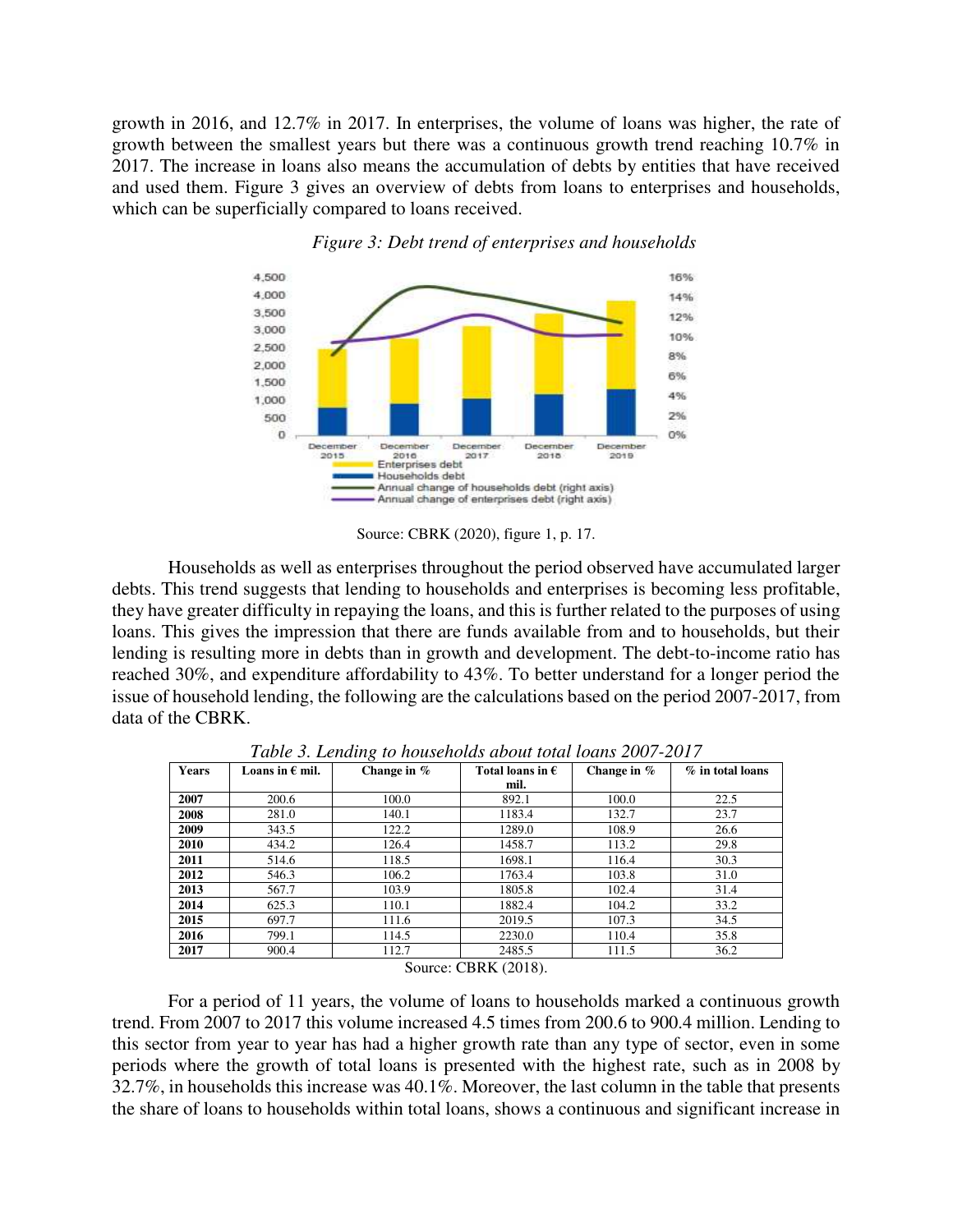participation from 22.5% to 36.2%. This is also an indication that lending to households is gaining momentum. Over the period from 2007 to 2017, the cumulative household lending has reached close to  $\epsilon$ 6 billion,  $\epsilon$ 5,910.4 million respectively.

#### *4.1. Comparative analysis with neighboring countries*

As of 2017, the countries bordering Kosovo have significantly lower family size members, which ranges from 2.9 members in Serbia's households, to 3.2 in Montenegro, 3.6 in North Macedonia, and 3.9 in Albania (United Nations, 2017). Kosovo's neighboring households, too, have seen an ongoing increase in borrowing as well as accumulated debts. Apart from these two, the indicators for comparison in this subsection will take into account several consumption categories referred to for Kosovo earlier, and with a specific emphasis on education and how they ranked in PISA. First, the following Table provides the figures about the volume of loans delivered to the households in the neighboring countries.

| Years | Kosovo <sup>a)</sup> | Albania $b$ | Montenegro $\circ$ | North Macedonia <sup>d)</sup> | Serbia $e$ <sup>e)</sup> |  |
|-------|----------------------|-------------|--------------------|-------------------------------|--------------------------|--|
| 2007  | 200.6                | 395.3       | 222.6              | 386.5                         | 4,035.2                  |  |
| 2008  | 281.0                | 477.4       | 264.1              | 424.3                         | 4,665.0                  |  |
| 2009  | 343.5                | 523.5       | 349.0              | 535.6                         | 4,927.8                  |  |
| 2010  | 434.2                | 584.6       | 350.9              | 668.0                         | 5,116.7                  |  |
| 2011  | 514.6                | 716.8       | 325.8              | 781.0                         | 5,507.1                  |  |
| 2012  | 546.3                | 804.7       | 309.7              | 964.3                         | 5,775.2                  |  |
| 2013  | 567.7                | 823.2       | 318.0              | 1,257.2                       | 6,443.0                  |  |
| 2014  | 625.3                | 865.4       | 315.1              | 1,393.4                       | 6,510.9                  |  |
| 2015  | 697.7                | 873.1       | 308.9              | 1,639.4                       | 6,763,6                  |  |
| 2016  | 799.1                | 912.0       | 328.6              | 1,847.8                       | 6,893.4                  |  |
| 2017  | 900.4                | 896.5       | 331.0              | 2,065.6                       | 7,239.3                  |  |

*Table 4. Comparisons of loans to households with neighboring countries (in*  $\epsilon$  *mil.)* 

Source:

a) Data from the second column of Table 3.

b) Bank of Albania (various issues). Financial stability report. Tirana. Bank of Albania. Some of the indicators were in Albanian Lek and were converted into  $\epsilon$ , while the others denominated in foreign currency were also taken as being in nominal value in  $\epsilon$ .

c) Central Bank of Montenegro (2018), Table 4.3, p. 43.

- d) National Bank of the Republic of Macedonia NBRM (various issues). Financial stability report for the Republic of Macedonia. Skopje. NBRM. The indicators were in Macedonian Denars and other currencies, and were converted into  $\epsilon$  according to the annual exchange rates.
- e) National Bank of Serbia (various issues). Banking sector in Serbia. Beograd. National Bank of Serbia. The indicators were in Serbian Dinars and other currencies and were converted into € according to the annual exchange rates.

The indicators in Table 4 for the total volume of loans to households, in addition to showing the growth dynamics by years, when taken and compared as a whole, give a clearer picture of the size of loans for each country. For more than a decade, lending to households remained with the lowest growth rate in Montenegro. From the base year (2007), lending was greater by 50% in the last observed year (2017). The next country with the second-lowest increase was Serbia by nearly 80%. In the remaining three the trend has increased rapidly from more than doubling in Albania to 4.5 times higher in Kosovo, and 5.3 times in North Macedonia. Where for what purpose did they spent such loans? The table below provides the figures only for consumption over 2015-2017, which is a separate category and not necessarily related to the loans.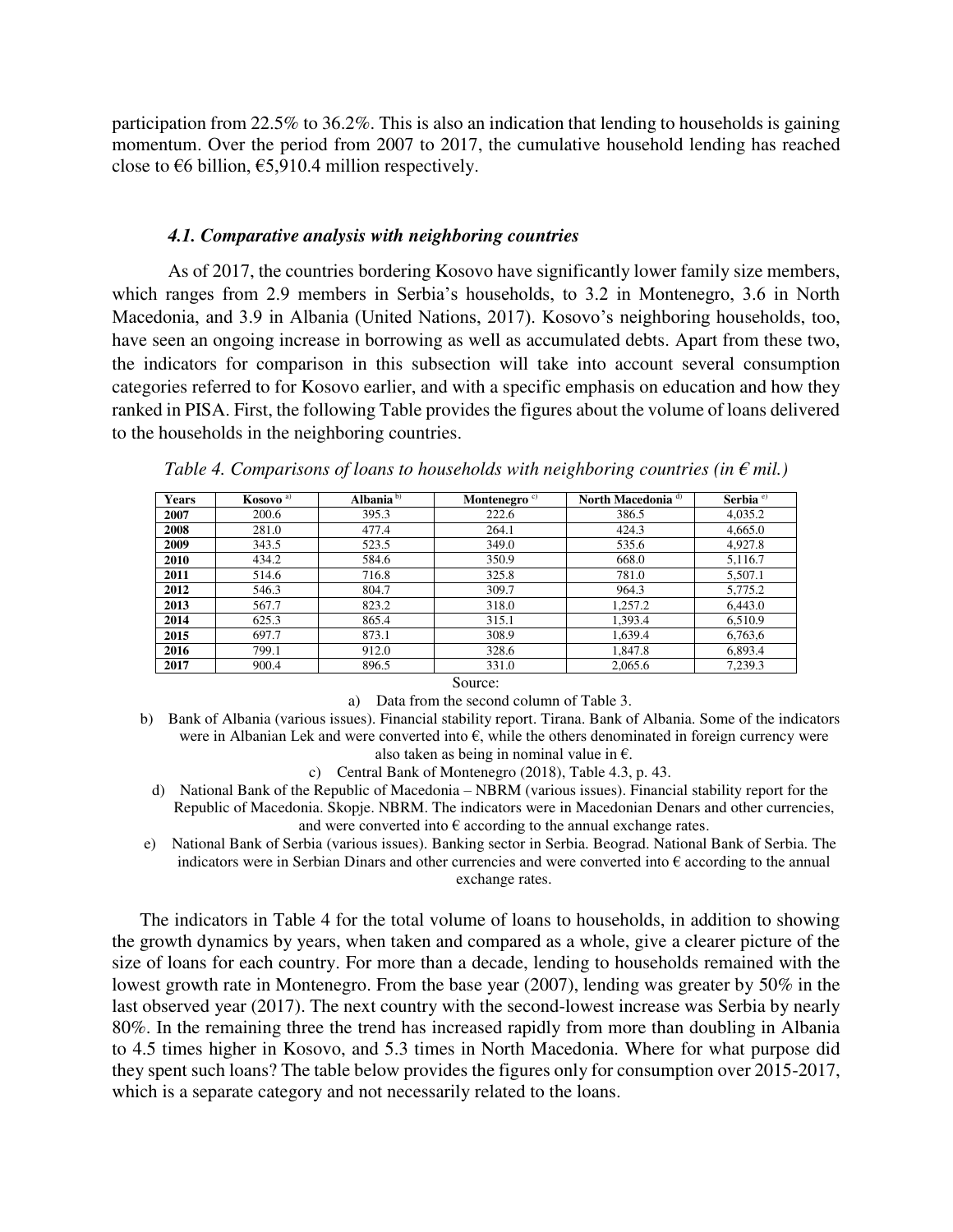| <b>Countries</b> | <b>Years</b> | <b>Food and</b><br>beverages | <b>Housing and</b><br>appliances | Household<br>food and<br><b>Services</b> | <b>Education</b> | Other | <b>Total</b> |
|------------------|--------------|------------------------------|----------------------------------|------------------------------------------|------------------|-------|--------------|
|                  | 2015         | 48.7                         | 15.1                             | 5.8                                      | 2.1              | 28.3  | 100.0        |
| <b>Albania</b>   | 2016         | 45.2                         | 15.2                             | 6.5                                      | 4.3              | 28.8  | 100.0        |
|                  | 2017         | 44.0                         | 15.7                             | 6.1                                      | 3.9              | 30.3  | 100.0        |
|                  | 2015         | 43                           | 30                               |                                          |                  | 19    | 100          |
| Kosovo           | 2016         | 42                           | 29                               | 6                                        | $\Omega$         | 23    | 100          |
|                  | 2017         | 40                           | 29                               | 5                                        | $\Omega$         | 26    | 100          |
|                  | 2015         | 30.7                         | 18.3                             | 5.2                                      | 2.5              | 43.3  | 100.0        |
| Montenegro       | 2016         | n/a                          | n/a                              | n/a                                      | n/a              | n/a   | n/a          |
|                  | 2017         | 29.7                         | 16.8                             | 4.9                                      | 2.1              | 46.5  | 100.0        |
| North            | 2015         | 38.5                         | 18.4                             | 4.4                                      | 0.4              | 38.3  | 100.0        |
| Macedonia        | 2016         | 40.7                         | 18.3                             | 4.4                                      | 0.7              | 35.9  | 100.0        |
|                  | 2017         | 37.8                         | 16.8                             | 4.8                                      | 0.2              | 40.4  | 100.0        |
|                  | 2015         | 35.0                         | 20.2                             | 5.6                                      | 0.9              | 38.3  | 100.0        |
| Serbia           | 2016         | 34.8                         | 20.3                             | 5.9                                      | 1.1              | 37.9  | 100.0        |
|                  | 2017         | 34.5                         | 21.3                             | 6.0                                      | 1.2              | 37.0  | 100.0        |

*Table 5. Distribution of consumption by countries and categories, in %* 

Sources: Authors' own elaboration based on the national statistical agencies of the respective countries. n/a – data not available or the HBS was not conducted.

The share of consumption by households in Albania and Kosovo appears to be mostly concentrated in food and beverages, by more than 10% on average than in Montenegro and Serbia. As the households in neighboring countries spent more in education as a share of consumption expenditures, they also fare better in terms of education compared to Kosovo. Referring again to the PISA test results of 2018 were Kosovo ranked 75, the countries bordering her had this general rankings: Serbia 44, Montenegro 54, Albania 55, and North Macedonia 67. The figures in Table 5 appear to confirm the relation between low spending in education and low ranking in the PISA test, especially for Kosovo and North Macedonia. An exception can be make for Albania whose consumption as spending for education had the highest share, but ranks in test behind Serbia and Montenegro.

Borrowing by households in Albania has constantly risen and this has reflected into debts. Repayment ability had not changed for 60% of households during the period surveyed (2013- 2017), while the rest experienced a deterioration regarding the repayment of the loans. Around 28% of the families reported that they had at least one debt not paid for (Bank of Albania, 2018). In Montenegro, borrowing by households and enterprises over 2015-2017 has increased as the interest rate on loans fell from 8% to 5.5%, but the real wages among the households fell as a result of increased debts (Central Bank of Montenegro, 2018). In North Macedonia, households are the most important clients of the banking system and the entire financial system, because their cyclical behavior proved to be important for financial stability, especially in 2015 and 2016. As in other countries in the region, most of the loans have gone for consumption, even increasing in share from year to year, from 42.9% in 2013 to 48.6% in 2017 (NBRM, 2018). Household lending in Serbia continued to grow in 2017, reaching 857.7 billion dinars ( $\epsilon$  7,239 million) representing 43% of total loan volume, and 20.3% of GDP. Much of this growth continued to be driven by cash loans (including refinancing loans). The trend of household lending is likely to continue to grow in Serbia driven smaller ratio of debts, competition between the banks eased lending terms and conditions (National Bank of Serbia, 2017). However, Aliu and Nadirov (2016) confirm that Kosovo banking industry is highly concentrated and interest rates on lending do not justify the risk that the banks are exposed to.

To sum up this section, Kosovo and her neighboring countries continue to increase their borrowing from the banks and other financial institutions, while at the same time households have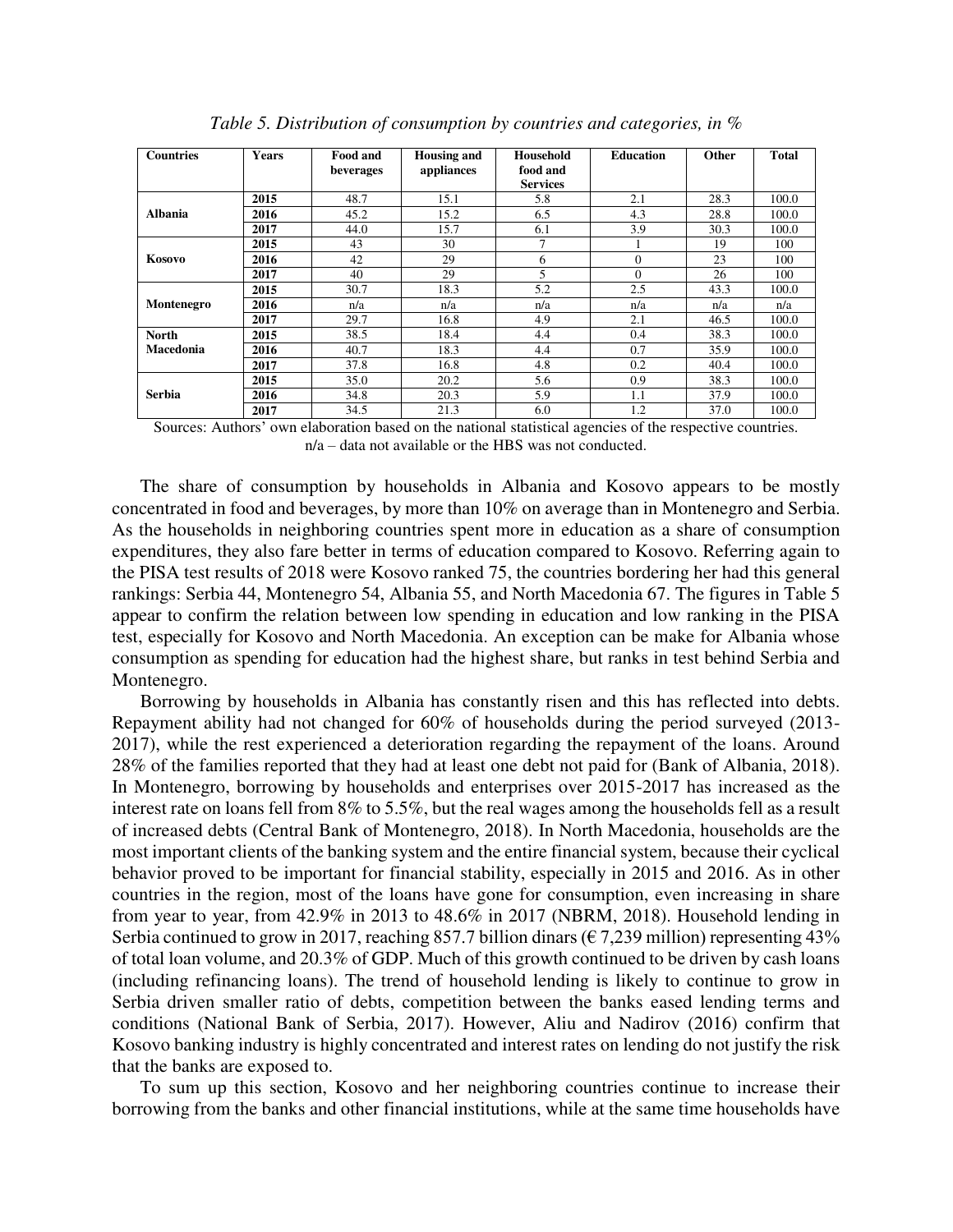increased their debts. Much of the spending or household consumption expenditures is focused on food and non-alcoholic beverages with Kosovo having the highest share of it and lowest in education.

### **5. Conclusion and future research**

Individuals and households get e kind of relief upon receiving a credit line or loan which can boost their activity for investment and consumption, if their ongoing incomes allow the payback. However, in the course of spending the loan, they are not able to anticipate if something at the national level such as market failures, financial crashes, or even a global crisis occurs. Economists on the other hand focus more their studies on national economies or cases related to businesses and corporations. This is a gap that this discussion paper has tried to build a bridge between focusing on households and their impact on various national sectors of the economy such as consumption, investment, education, and most importantly, the banks that remain for future research.

Kosovo households spend much of their incomes and loans for food, housing, and accommodation. This has led them into considerable accumulated debts, a worse situation than in her neighboring countries. The share of education by 1% or below in total consumption expenditures fits well into the theory that less educated people are more likely to be plunged into debts, and this trend continues on both fronts (more debts and less education) to worsen. The most important finding of this paper in line with the mainstream theory is that the average family size in Kosovo, as of 2011 census, is relatively large (5.9 members), and this comes at the expense of many members having less access to more education. This can be proven by double sources: first, by fairly symbolic or zero percent spending in education by the households as part of total consumption expenditures, and second, by the PISA test results which ranks Kosovo somewhere at the bottom and far behind the neighboring countries. Consequently, households have less knowledge about the loans, require assistance, do not care much about the financial crisis and market failures that may be just around the corner, but in the end, it is them who have to pay the bill or face consequences. There is little the government or the international organizations can do to reverse this unfavorable trend in the short to medium term. Therefore, the main recommendation from this discussion paper does not go to the government but to the households even on an individual basis – to convince them by a hard talk and counselor services that the source of their debts and bleak prospects for the future have their address on very small share or even no spending in education, which is worse than the debts themselves. Future research should also be undertaken separately in comparison with each other, among households and family economies as they are different, therefore have different impacts on a national economy. Finally, this paper leaves an open topic for research which it has identified from a disproportional or higher spending in housing. Will this lead to a housing bubble in Kosovo?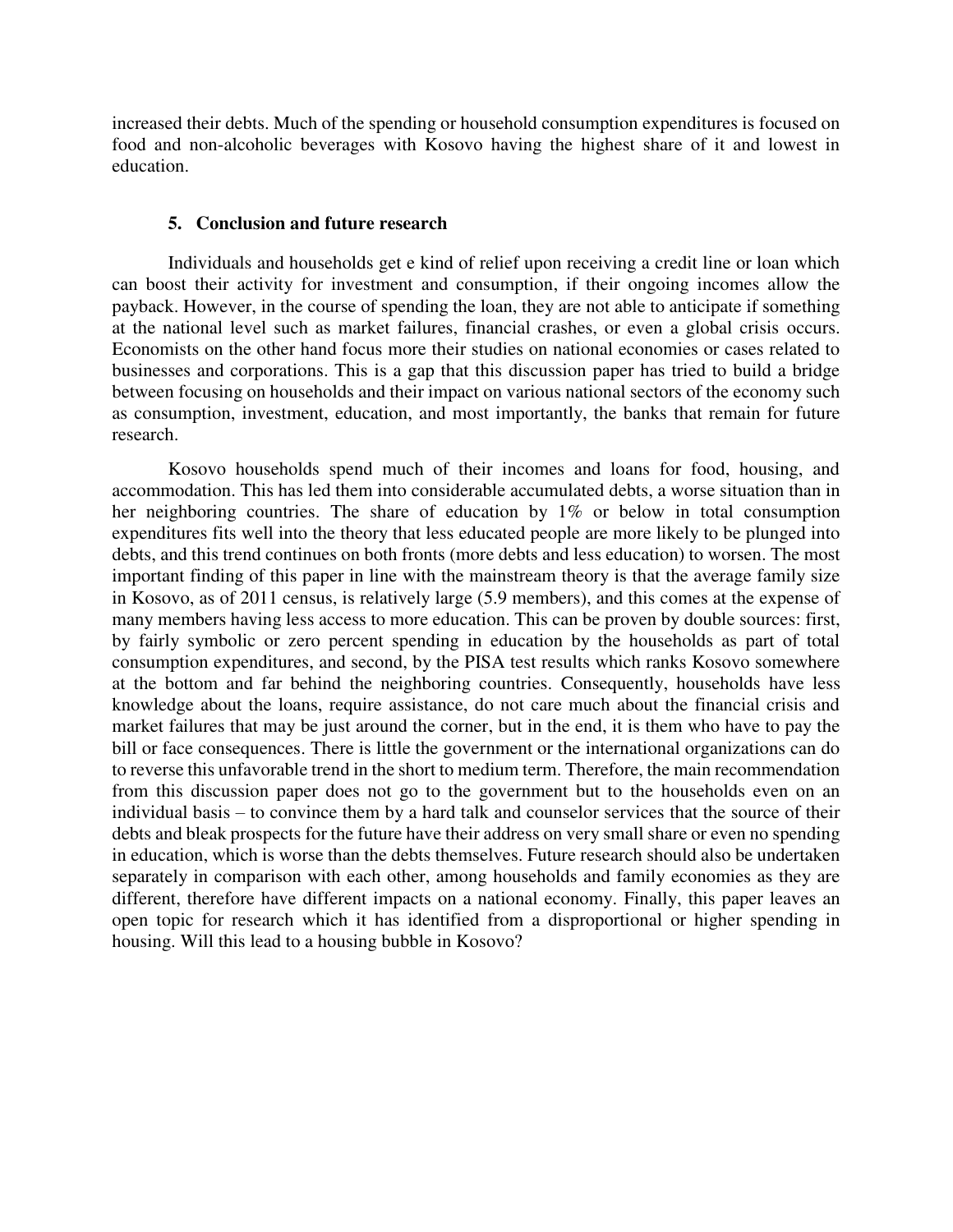# **References**

- 1. Aliu, F., and Nadirov, O. (2016). Kosovo banking paradox. *Academic Journal of Economic Studies*, *2*(4), 11-22.
- 2. Bank of Albanian (2018). Financial stability report. Tirana. Bank of Albania.
- 3. Bauer, J. and Mason, A. (1993). Equivalence scales, costs of children and poverty in the Philippines and Thailand, in *Fertility, Family Size and Structure: Consequences for Families and Children*, C.B. Lloyd (ed.), New York. Population Council, 13-39.
- 4. Campbell, J. Y. (2006). Household Finance. *The Journal of Finance 61* (4): 1553-1604.
- 5. Central Bank of Montenegro (2018). Financial stability report 2017. Podgorica. Central Bank of Montenegro
- 6. Central Bank of the Republic of Kosovo CBRK (2018), *Financial Stability Report,* No. 13, Pristina. CBRK.
- 7. Central Bank of the Republic of Kosovo CBRK (2019), *Annual Report 2018,* Pristina. CBRK.
- 8. Central Bank of the Republic of Kosovo CBRK (2020). *Financial Stability Report,* No. 16, Pristina. CBRK
- 9. Finlay, S. (2009). *Consumer Credit Fundamentals* (2nd ed.). New York. Palgrave Macmillan.
- 10. Guiso, L. and Sodini, P. (2013). Household Finance: An Emerging Field. *Handbook of the Economics of Finance.* Chapter 21. Amsterdam. Elsevier, 1397-1532.
- 11. Hypostat (2009). A review of Europe's mortgage and housing markets. European Mortgage Federation. AMECO Database. Luxembourg. Eurostat.
- 12. Albanian Agency of Statistics Instat (2016). Household Budget Survey 2015.
- 13. Albanian Agency of Statistics Instat (2017). Household Budget Survey 2016. Tirana.
- 14. Albanian Agency of Statistics Instat (2018). Household Budget Survey 2017. Tirana. Instat.
- 15. Jefferson, T. and King, J. (2001). Never Intended to be a Theory of Everything: Domestic Labor in Neoclassical and Marxian Economics. *Feminist Economics 7* (3): 71–101.
- 16. Kosovo Agency of Statistics KAS (2013), "Kosovo Population and Housing Census 2011: Results. Pristina. KAS.
- 17. KAS (2016), "Results of the household budget survey 2015", Series 5: Social Statistics, Pristina" KAS.
- 18. KAS (2018), "Results of the household budget survey 2017", Series 5: Social Statistics, Pristina" KAS.
- 19. Lloyd, C. B. (1994). Investing in the Next-generation: Implications of high Fertility at the Level of the Family. Research Division Working Paper, No. 63, New York. Population Council.
- 20. Maki, D**.** M. (2002) ed., The Growth of Consumer Credit and the Household Debt Service Burden. *The Impact of Public Policy on Consumer Credit,* Chapter 3, 43-68.
- 21. National Bank of the Republic of Macedonia NBRM (2018). Financial stability report for the Republic of Macedonia in 2017. Skopje. NBRM.
- 22. National Bank of Serbia (2017). Trends in lending: First quarter report 2017. Belgrade. National Bank of Serbia.
- 23. National Bank of Serbia (2018). Banking sector in Serbia. Beograd. National Bank of Serbia.
- 24. Parente, S.L., Rogerson, R. & Wright, R., (2000). Homework in Development Economics: Household Production and the Wealth of Nations. *Journal of Political Economy 108:* 680-687.
- 25. OECD (2019). PISA 2018 Worldwide Ranking average score of mathematics, science, and reading, available at: [https://factsmaps.com/pisa-2018-worldwide-ranking-average-score-of-mathematics](https://factsmaps.com/pisa-2018-worldwide-ranking-average-score-of-mathematics-science-reading/)[science-reading/,](https://factsmaps.com/pisa-2018-worldwide-ranking-average-score-of-mathematics-science-reading/) accessed on September 2020.
- 26. Ramb, F. and Scharnagl, M. (2011). *Households' Portfolio Structure in Germany- Analysis of Financial Accounts Data 1959-2009* (Report 1335) Frankfurt am Main. European Central Bank.